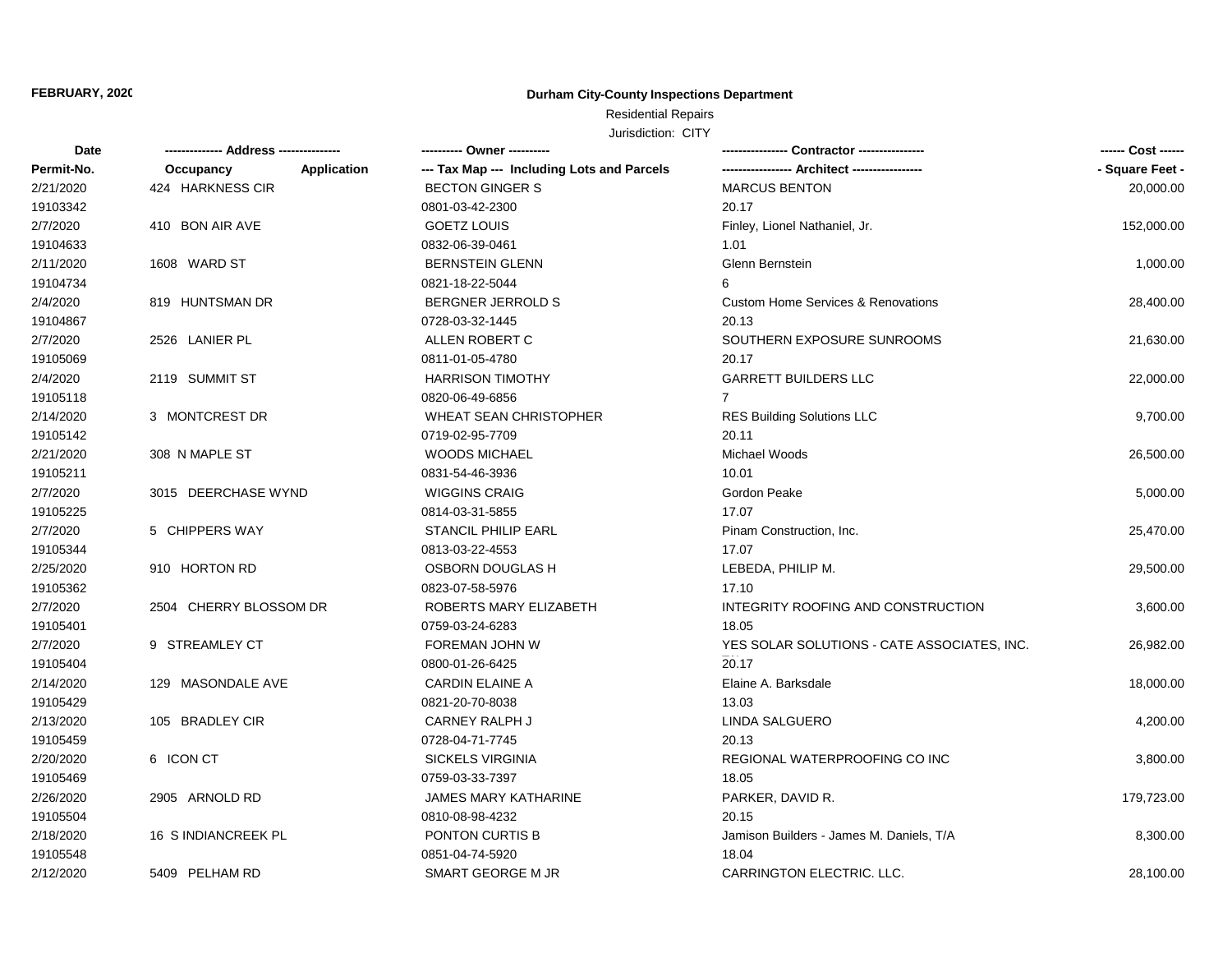# Residential Repairs

| Date       |                          |             | ---------- Owner ----------                |                                           | ------ Cost ------ |
|------------|--------------------------|-------------|--------------------------------------------|-------------------------------------------|--------------------|
| Permit-No. | Occupancy                | Application | --- Tax Map --- Including Lots and Parcels |                                           | - Square Feet -    |
| 19105549   |                          |             | 0727-02-57-5568                            | 20.13                                     |                    |
| 2/11/2020  | 2646 UNIVERSITY DR       |             | <b>DAVIS KEVIN B</b>                       | Paul Courtney                             | 15,000.00          |
| 19105567   |                          |             | 0820-05-18-3630                            | 6                                         |                    |
| 2/13/2020  | 19 WINTHROP CT           |             | <b>CLOTFELTER JAMES DENNISON</b>           | James & Kristin Clotfelter                | 7,100.00           |
| 19105617   |                          |             | 0719-03-34-4401                            | 20.08                                     |                    |
| 2/5/2020   | 6100 PINE GLEN TRL       |             | PINE GLEN LIMITED PARTNERSHIP              | G & A Construction                        | 18,687.00          |
| 19105619   |                          |             | 0728-03-35-4316                            | 20.12                                     |                    |
| 2/19/2020  | 102 MONTROSE DR          |             | <b>WEST KENNETH B</b>                      | Clark & Sons Construction, LLC, M.W.      | 83,925.00          |
| 19105637   |                          |             | 0820-09-15-2161                            | 20.07                                     |                    |
| 2/12/2020  | 4816 BARBEE RD           |             | <b>BYNUM CORINE J</b>                      | Production Construction Inc.              | 26,884.00          |
| 19105644   |                          |             | 0729-04-64-9937                            | 20.10                                     |                    |
| 2/5/2020   | 2105 BOGARDE ST          |             | DURHAM HOLDINGS #3 LLC                     | North Wake Trim                           | 6,350.00           |
| 19105645   |                          |             | 0813-12-95-7403                            | 17.11                                     |                    |
| 2/4/2020   | 105 S ELM ST             |             | TRAILBLAZER HOME SOLUTIONS LLC             | Martin Blazevich                          | 5,600.00           |
| 19105646   |                          |             | 0831-24-56-3540                            | 11                                        |                    |
| 2/20/2020  | 1220 CARIBOU XING        |             | HILL CHRISTOPHER C                         | <b>GARUDA CUSTOM DECKS</b>                | 24,000.00          |
| 20100007   |                          |             | 0717-02-69-1811                            | 20.12                                     |                    |
| 2/12/2020  | 2520 CASCADILLA ST       |             | <b>BLUE SKY SERVICES COMMERCIAL</b>        | BLUE SKY SERVICES COMMERCIAL CONSTRUCTION | 70,000.00          |
| 20100025   |                          |             | 0832-10-37-8204                            | 1.01                                      |                    |
| 2/28/2020  | 6 CORIANDER CT           |             | ROBERTSON SARAH                            | KINGSFORD HOME IMPROVEMENT                | 3,970.00           |
| 20100028   |                          |             | 0729-02-66-6200                            | 20.10                                     |                    |
| 2/4/2020   | 309 WHITNEY LN           |             | <b>GODZIEMSKI RAYMOND</b>                  | <b>Great Day Improvements</b>             | 164,327.00         |
| 20100061   |                          |             | 0728-02-66-6820                            | 20.14                                     |                    |
| 2/3/2020   | 2401 W CLUB BLVD         |             | RODGERS SAMUEL BLAKELY II                  | <b>SAM RODGERS</b>                        | 50,000.00          |
| 20100072   |                          |             | 0822-09-05-0274                            | 4.01                                      |                    |
| 2/21/2020  | 239 SOUTH BEND DR        |             | DIMAIOLO JOHN                              | Wood, Danny O.                            | 41,420.00          |
| 20100076   |                          |             | 0717-02-67-9874                            | 20.12                                     |                    |
| 2/4/2020   | 116 WINTERBERRY RIDGE DR |             | <b>KREGER THOMAS</b>                       | Wood, Danny O.                            | 46,450.00          |
| 20100077   |                          |             | 0719-04-50-9275                            | 20.11                                     |                    |
| 2/4/2020   | 810 S ROXBORO ST         |             | CALLIS CONTRACTORS INC                     | CALLIS CONTRACTORS, INC.                  | 55,000.00          |
| 20100101   |                          |             | 0821-16-83-6783                            | 12.01                                     |                    |
| 2/10/2020  | 1100 N DRIVER ST         |             | <b>WILSON RONALD L JR</b>                  | Ronald Wilson                             | 27,500.00          |
| 20100103   |                          |             | 0831-07-67-1583                            | 10.02                                     |                    |
| 2/7/2020   | 4502 MALVERN RD          |             | HORNE JOEL                                 | Joel Horne                                | 28,000.00          |
| 20100105   |                          |             | 0719-03-23-1335                            | 20.08                                     |                    |
| 2/17/2020  | 2116 W CLUB BLVD         |             | DONAHUE DENNIS J                           | PARKER, DAVID R.                          | 411,827.00         |
| 20100108   |                          |             | 0822-09-15-6401                            | 4.01                                      |                    |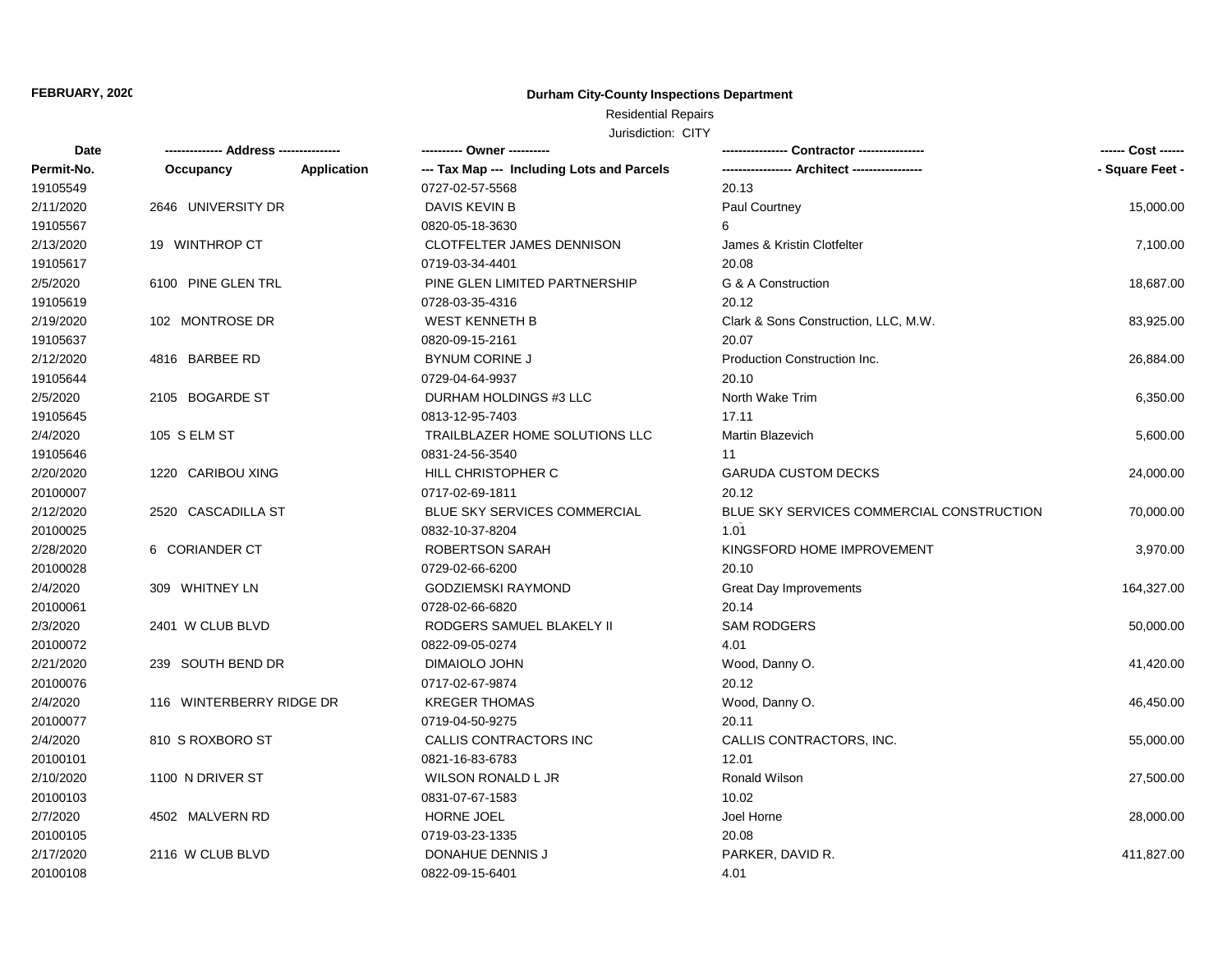# Residential Repairs

| Date       |                          | ---------- Owner ----------                               |                                              | ------ Cost ------ |
|------------|--------------------------|-----------------------------------------------------------|----------------------------------------------|--------------------|
| Permit-No. | Occupancy                | --- Tax Map --- Including Lots and Parcels<br>Application |                                              | - Square Feet -    |
| 2/13/2020  | 1303 OAKLAND AVE         | <b>HUBBARD HEIDI FAY</b>                                  | Longleaf Building & Restoration Inc.         | 278,412.00         |
| 20100111   |                          | 0822-09-15-1895                                           | 4.01                                         |                    |
| 2/13/2020  | 4607 CARLTON CROSSING DR | HIERONYMUS ROBERT A                                       | <b>BOB HIERONYMUS</b>                        | 13,500.00          |
| 20100112   |                          | 0719-02-97-8763                                           | 20.11                                        |                    |
| 2/3/2020   | 1038 LIPPINCOTT RD       | LI YANJING                                                | <b>Blue Raven Solar LLC</b>                  | 17,038.00          |
| 20100130   |                          | 0749-01-19-7227                                           | 18.09                                        |                    |
| 2/11/2020  | 3908 CHIPPENHAM RD       | <b>MEHOK MATTHEW</b>                                      | CQC Home - Custom Quality Carpentry LLC, T/A | 108,017.00         |
| 20100142   |                          | 0709-02-98-8674                                           | 20.08                                        |                    |
| 2/11/2020  | 2811 DEVON RD            | LEFTWICH HELGA L                                          | CQC Home - Custom Quality Carpentry LLC, T/A | 97,500.00          |
| 20100143   |                          | 0810-20-70-5690                                           | 20.08                                        |                    |
| 2/17/2020  | 1506 ROSEDALE AVE        | <b>BRESLIN CHRIS</b>                                      | <b>Kennedy Contracting Services</b>          | 12,800.00          |
| 20100146   |                          | 0821-14-22-7536                                           | 6                                            |                    |
| 2/11/2020  | 2727 WELDON TER          | <b>MXT LLC</b>                                            | <b>MXT LLC</b>                               | 3,000.00           |
| 20100152   |                          | 0831-20-91-1629                                           | 10.01                                        |                    |
| 2/7/2020   | 1700 FOREST RD           | GIBBS GREGORY D                                           | FHR Homes, LLC                               | 29,400.00          |
| 20100167   |                          | 0822-07-47-9557                                           | 3.01                                         |                    |
| 2/3/2020   | 2608 ELGIN ST            | <b>BALLINGER SUSAN C</b>                                  | Erik Reavely - Custom Home Finishing         | 8,500.00           |
| 20100171   |                          | 0832-05-07-9781                                           | 1.02                                         |                    |
| 2/17/2020  | 916 CLARENDON ST         | HILL TIMOTHY BRYAN                                        | <b>Timothy Hill</b>                          | 17,000.00          |
| 20100179   |                          | 0822-14-43-2596                                           | 3.01                                         |                    |
| 2/20/2020  | 3606 EXETER WAY          | <b>SMITH RAMSEY G</b>                                     | CHASE BUILDING COMPANY                       | 11,000.00          |
| 20100212   |                          | 0810-18-40-1600                                           | 20.08                                        |                    |
| 2/4/2020   | 3612 DEARBORN DR         | LANGLEY MICHAEL SPAIN                                     | ANDRE ALLEN                                  | 1,000.00           |
| 20100224   |                          | 0833-15-53-0066                                           | 17.09                                        |                    |
| 2/3/2020   | 1114 TUNSTALL WAY        | <b>DOOLEY BRIAN</b>                                       | <b>Brian Dooley</b>                          | 7,100.00           |
| 20100233   |                          | 0769-03-34-8247                                           | 19                                           |                    |
| 2/21/2020  | 217 MOLINE ST            | EVEN PAR PROPERTIES LLC                                   | <b>GARY WAYNE PENNY</b>                      | 57,800.00          |
| 20100237   |                          | 0821-81-33-0289                                           | 13.01                                        |                    |
| 2/3/2020   | 3106 GENLEE DR           | <b>RUSHING TANISHA K</b>                                  | Palmetto Solar, LLC                          | 6,510.00           |
| 20100249   |                          | 0834-04-71-9769                                           | 17.08                                        |                    |
| 2/3/2020   | 1917 EDGERTON DR         | <b>ESPITIA ESEQUIEL</b>                                   | <b>TOLEDO BUILDERS LLC</b>                   | 24,500.00          |
| 20100250   |                          | 0830-04-62-9364                                           | 20.14                                        |                    |
| 2/20/2020  | 711 GLADE ASTER DR       | QUEZADA CHRISTIAN J CHAVEZ                                | Christian J. Chavez Quezada                  | 6,600.00           |
| 20100264   |                          | 0843-01-26-7429                                           | 18.01                                        |                    |
| 2/7/2020   | 2733 OWEN ST             | <b>GREEN CORDELIA LEWIS</b>                               | Cordelia Green                               | 12,000.00          |
| 20100265   |                          | 0831-20-91-5918                                           | 10.01                                        |                    |
| 2/3/2020   | 510 DOWD ST              | <b>DEBOER JAMES B</b>                                     | James deBoer                                 | 3,000.00           |
|            |                          |                                                           |                                              |                    |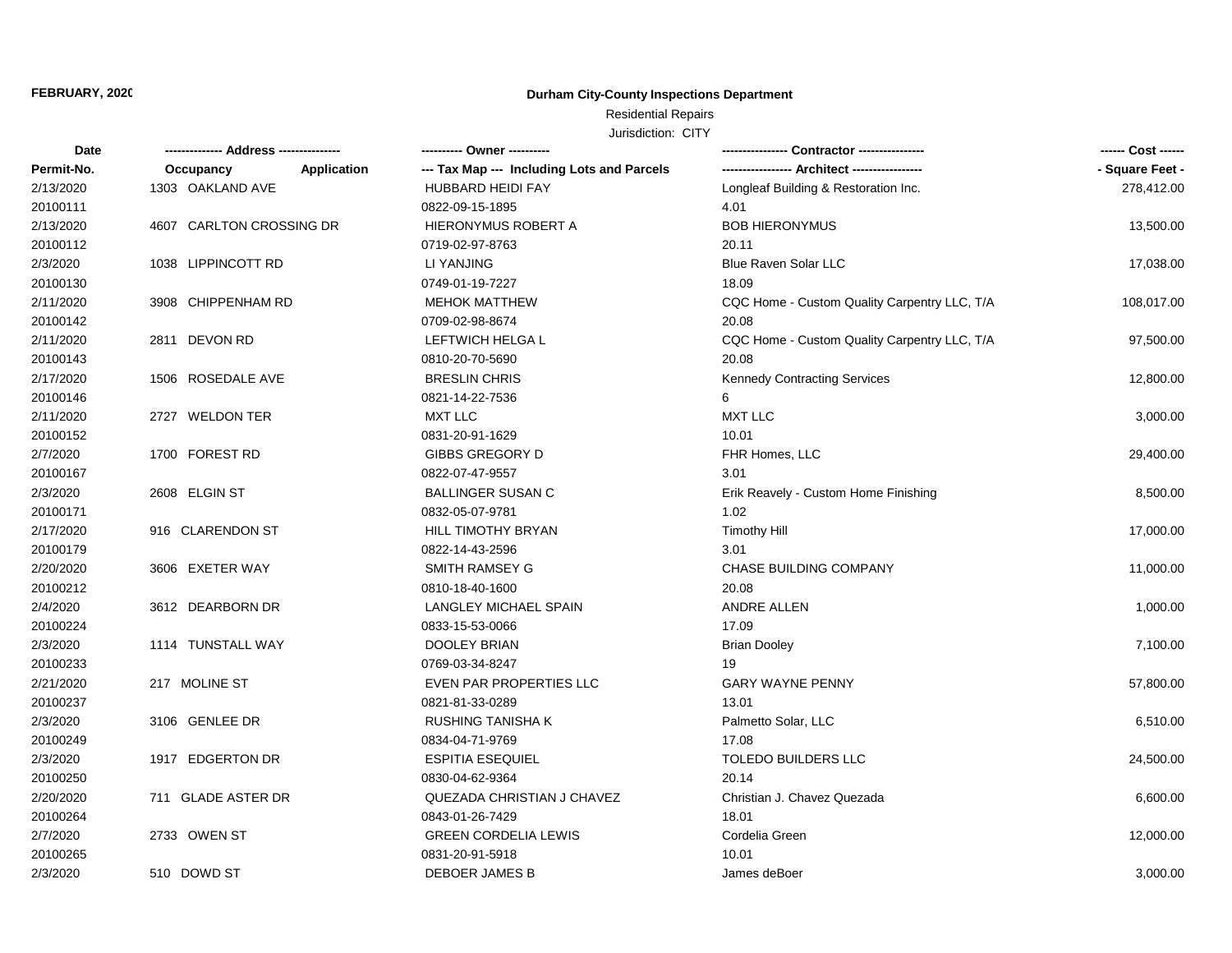# Residential Repairs

| <b>Date</b> |                         |             | --------- Owner ----------                 |                                        | ------ Cost ------ |
|-------------|-------------------------|-------------|--------------------------------------------|----------------------------------------|--------------------|
| Permit-No.  | Occupancy               | Application | --- Tax Map --- Including Lots and Parcels |                                        | - Square Feet -    |
| 20100269    |                         |             | 0831-28-79-0459                            | 9                                      |                    |
| 2/4/2020    | 1315 MCLAURIN AVE       |             | ALLISON F V JR                             | Ram Jack T/A Foundation Solutions, LLC | 4,228.00           |
| 20100271    |                         |             | 0830-03-02-1529                            | 20.09                                  |                    |
| 2/7/2020    | 5404 WHIPPOORWILL ST    |             | <b>LAZO VILMA N</b>                        | Palmetto Solar, LLC                    | 17,360.00          |
| 20100285    |                         |             | 0834-03-14-0171                            | 17.08                                  |                    |
| 2/20/2020   | 1610 ROBINHOOD RD       |             | MILLER VINCENT A                           | <b>VINCENT MILLER</b>                  | 17,625.00          |
| 20100297    |                         |             | 0831-07-79-4543                            | 10.02                                  |                    |
| 2/7/2020    | 2812 STATE ST           |             | <b>SEAHORN SUSAN</b>                       | Crabtree Spaces, LLC, G                | 23,000.00          |
| 20100300    |                         |             | 0832-06-38-4613                            | 1.01                                   |                    |
| 2/4/2020    | 4906 VICTORIA DR        |             | <b>ROPER THOMAS</b>                        | <b>Thomas Roper</b>                    | 13,500.00          |
| 20100301    |                         |             | 0719-04-84-6590                            | 20.11                                  |                    |
| 2/13/2020   | 117 STERLING CHAPEL WAY |             | <b>WEEKLEY HOMES LLC</b>                   | Sierra Structures, Inc.                | 23,336.00          |
| 20100305    |                         |             | 0707-01-17-8126                            | 20.19                                  |                    |
| 2/20/2020   | 1106 SCOUT DR           |             | <b>MEADOWS DARREN</b>                      | Deon McCormick                         | 20,800.00          |
| 20100307    |                         |             | 0821-16-82-0802                            | 12.01                                  |                    |
| 2/7/2020    | 2 CAT TAIL CT           |             | <b>FRAZIER JAMES P</b>                     | <b>JES TARHEEL LLC</b>                 | 11,275.00          |
| 20100309    |                         |             | 0759-03-22-2284                            | 18.05                                  |                    |
| 2/7/2020    | 4500 ROLLINGWOOD DR     |             | KINARD ANDREW K                            | JES TARHEEL LLC                        | 5,200.00           |
| 20100310    |                         |             | 0719-04-70-7043                            | 20.11                                  |                    |
| 2/7/2020    | 529 WELLINGHAM DR       |             | <b>WELLS CHRISTINA A</b>                   | JES TARHEEL LLC                        | 6,849.00           |
| 20100311    |                         |             | 0728-03-24-2910                            | 20.12                                  |                    |
| 2/7/2020    | 124 DANEBORG RD         |             | <b>WILLARD PATRICK</b>                     | <b>Blue Raven Solar LLC</b>            | 15,884.00          |
| 20100312    |                         |             | 0850-03-13-6779                            | 18.05                                  |                    |
| 2/6/2020    | 2006 MAGNOLIA TREE LN   |             | MUNGO HOMES OF NORTH CAROLINA              | <b>Blue Raven Solar LLC</b>            | 14,747.76          |
| 20100313    |                         |             | 0830-04-60-8571                            | 20.27                                  |                    |
| 2/6/2020    | 1005 BENGEL DR          |             | TEJADA LIZBETH                             | Blue Raven Solar LLC                   | 8,425.11           |
| 20100314    |                         |             | 0852-04-51-9240                            | 18.04                                  |                    |
| 2/11/2020   | 719 ADELINE CT          |             | <b>REAVES BLAKE II</b>                     | Blue Raven Solar LLC                   | 16,453.26          |
| 20100315    |                         |             | 0717-01-99-9389                            | 20.2                                   |                    |
| 2/6/2020    | 4 SWINDELL CT           |             | <b>NYESTE PATRICK G</b>                    | Blue Raven Solar LLC                   | 20,485.86          |
| 20100316    |                         |             | 0850-03-12-3040                            | 18.05                                  |                    |
| 2/6/2020    | 402 CRUSADERS DR        |             | <b>GHD-STERLING LLC</b>                    | <b>Blue Raven Solar LLC</b>            | 17,037.80          |
| 20100317    |                         |             | 0747-02-89-3915                            | 20.14                                  |                    |
| 2/6/2020    | 3314 MEADOWRUN DR       |             | DALLAMURA SCOTT JOSEPH                     | <b>Blue Raven Solar LLC</b>            | 8,993.87           |
| 20100318    |                         |             | 0719-03-31-0830                            | 20.08                                  |                    |
| 2/6/2020    | 138 DANEBORG RD         |             | WOOD JODY LYNN                             | <b>Blue Raven Solar LLC</b>            | 15,316.24          |
| 20100319    |                         |             | 0850-03-14-7123                            | 18.05                                  |                    |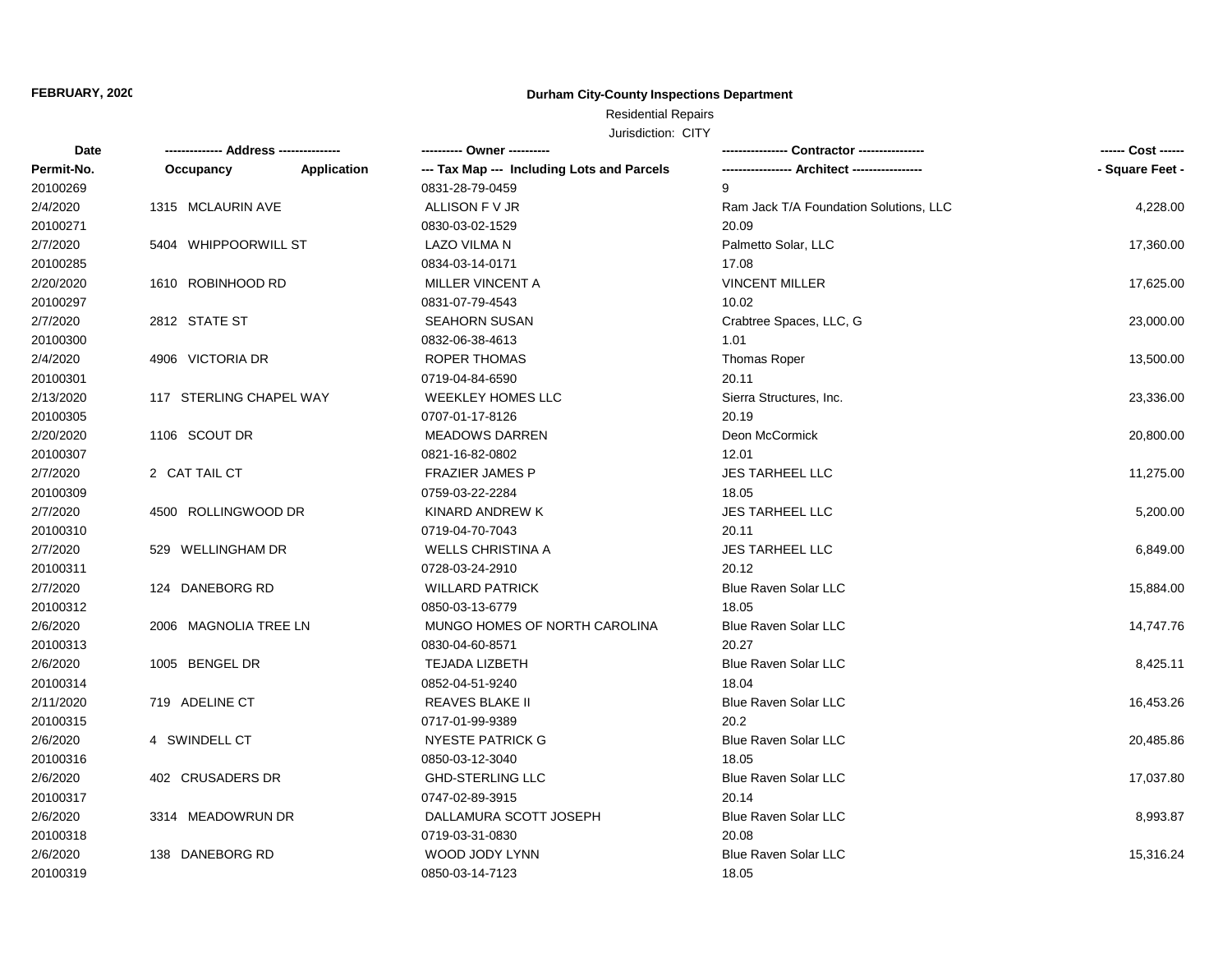# Residential Repairs

| Date       | -------------- Address --------------- |             | ---------- Owner ----------                |                                      |                 |
|------------|----------------------------------------|-------------|--------------------------------------------|--------------------------------------|-----------------|
| Permit-No. | Occupancy                              | Application | --- Tax Map --- Including Lots and Parcels |                                      | - Square Feet - |
| 2/11/2020  | 1017 ATTICUS WAY                       |             | <b>HOKE MICHAEL C</b>                      | <b>Blue Raven Solar LLC</b>          | 9,562.13        |
| 20100320   |                                        |             | 0758-03-14-3093                            | 20.28                                |                 |
| 2/11/2020  | 110 KING ARTHUR CT                     |             | <b>CHAPLIN ERIC</b>                        | <b>Blue Raven Solar LLC</b>          | 26,808.45       |
| 20100321   |                                        |             | 0757-01-09-4756                            | 20.14                                |                 |
| 2/11/2020  | 17 TABERNACLE CT                       |             | <b>HARRIS KAREN DENICE</b>                 | <b>Blue Raven Solar LLC</b>          | 19,348.84       |
| 20100322   |                                        |             | 0850-03-13-8720                            | 18.05                                |                 |
| 2/18/2020  | 2509 CHERRY BLOSSOM DR                 |             | <b>SCHMIDT DAVID CHRISTOPHER</b>           | <b>JES TARHEEL LLC</b>               | 4,409.00        |
| 20100323   |                                        |             | 0759-03-23-8969                            | 18.05                                |                 |
| 2/17/2020  | 904 W MAYNARD AVE                      |             | <b>MCKINNON AUDREY B</b>                   | <b>JES TARHEEL LLC</b>               | 9,020.00        |
| 20100324   |                                        |             | 0822-08-78-7732                            | 1.02                                 |                 |
| 2/7/2020   | 424 JEROME RD                          |             | <b>B WALLACE DESIGN &amp;</b>              | WALLACE, B. DESIGN & CONSTRUCTION    | 9,800.00        |
| 20100326   |                                        |             | 0739-17-73-5106                            | 20.26                                |                 |
| 2/7/2020   | 519 MARSHALL WAY                       |             | <b>RUMER RICHARD R</b>                     | Crabtree Spaces, LLC, G              | 39,500.00       |
| 20100327   |                                        |             | 0803-04-92-2718                            | 17.07                                |                 |
| 2/24/2020  | 2510 CASCADILLA ST                     |             | KIRABOLTAM LLC                             | ABSOLUTE CONSTRUCTION GROUP, LLC.    | 67,500.00       |
| 20100328   |                                        |             | 0832-10-37-7070                            | 1.01                                 |                 |
| 2/4/2020   | 1833 CHEDWORTH CT                      |             | <b>GAY HUNTER L</b>                        | <b>Cornerstone Foundation Repair</b> | 7,200.00        |
| 20100329   |                                        |             | 0708-03-01-4805                            | 20.12                                |                 |
| 2/11/2020  | 5403 LYON FARM DR                      |             | LAL BIRENDRA K                             | <b>Triangle Home Construction</b>    | 10,821.00       |
| 20100332   |                                        |             | 0727-01-35-2975                            | 20.12                                |                 |
| 2/18/2020  | 2601 PINEWOOD DR                       |             | <b>GLEASON KRIS M</b>                      | RODAS CONSTRUCTION LLC               | 6,000.00        |
| 20100335   |                                        |             | 0823-14-23-5760                            | 17.05                                |                 |
| 2/5/2020   | 1006 LANCASTER ST                      |             | SINDELAR KAREN                             | CHASE BUILDING COMPANY               | 118,000.00      |
| 20100347   |                                        |             | 0822-15-53-7955                            | 3.01                                 |                 |
| 2/12/2020  | 1407 W CHAPEL HILL ST                  |             | CASA                                       | STA-BIL CONSTRUCTION LLC             | 85,000.00       |
| 20100351   |                                        |             | 0821-06-37-4412                            | 5                                    |                 |
| 2/17/2020  | 205 BACCALAUREATE BLVD                 |             | MONROE CONSTANCE L                         | Taylor Brothers Construction, LLC    | 21,451.00       |
| 20100353   |                                        |             | 0717-02-48-9260                            | 20.12                                |                 |
| 2/12/2020  | 3328 OLD CHAPEL HILL RD                |             | <b>KETCHUM MICHELLE</b>                    | <b>FOUNDATION XPERTS, LLC</b>        | 6,000.00        |
| 20100358   |                                        |             | 0810-11-55-3170                            | 20.15                                |                 |
| 2/5/2020   | 6623 W WILSON ST                       |             | <b>FOSTER STEPHEN I</b>                    | <b>Cornerstone Foundation Repair</b> | 4,000.00        |
| 20100360   |                                        |             | 0812-12-95-5919                            | 4.01                                 |                 |
| 2/5/2020   | 3413 DENISE ST                         |             | TRIANGLE HOMES AND REHAB INC               | <b>Cornerstone Foundation Repair</b> | 4,200.00        |
| 20100361   |                                        |             | 0823-11-65-9464                            | 17.05                                |                 |
| 2/5/2020   | 6 HAMPSHIRE CT                         |             | <b>KHALIL LARA</b>                         | <b>Cornerstone Foundation Repair</b> | 6,200.00        |
| 20100377   |                                        |             | 0718-02-78-2012                            | 20.11                                |                 |
| 2/5/2020   | 121 E LYNCH ST                         |             | <b>DEMASCO PATRICK W</b>                   | <b>Cornerstone Foundation Repair</b> | 9,150.00        |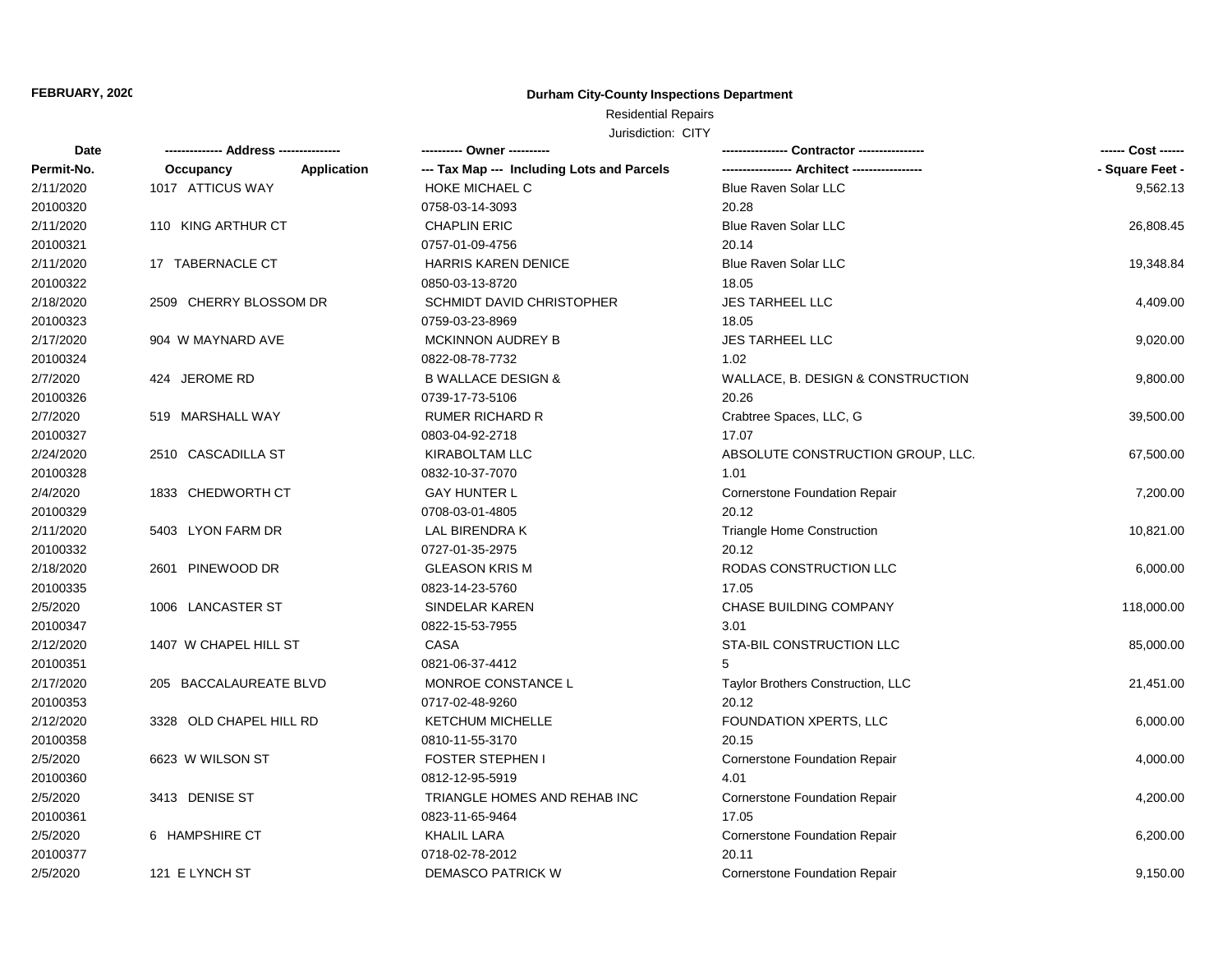# Residential Repairs

| <b>Date</b> |                       |             |                                            |                                                       | ------ Cost ------ |
|-------------|-----------------------|-------------|--------------------------------------------|-------------------------------------------------------|--------------------|
| Permit-No.  | Occupancy             | Application | --- Tax Map --- Including Lots and Parcels |                                                       | - Square Feet -    |
| 20100378    |                       |             | 0832-17-11-9624                            | $\overline{2}$                                        |                    |
| 2/18/2020   | 4700 GUARDIAN DR      |             | ASHFORD DURHAM I LLC                       | BELFOR USA GROUP, INC.                                | 15,200.00          |
| 20100379    |                       |             | 0747-02-59-4718                            | 20.14                                                 |                    |
| 2/5/2020    | 6619 GLEN FORREST DR  |             | MCGUIRE JOINT REVOCABLE TRUST              | <b>Cornerstone Foundation Repair</b>                  | 8,100.00           |
| 20100380    |                       |             | 0708-03-43-6349                            | 20.12                                                 |                    |
| 2/13/2020   | 1504 CARRICKFERGUS CT |             | TONTHAT NAM KY                             | 8MSolar LLC                                           | 26,656.00          |
| 20100394    |                       |             | 0717-02-98-5871                            | 20.12                                                 |                    |
| 2/13/2020   | 905 SHEPHERD ST       |             | SH HOUSING DEVELOPMENTS LLC                | <b>Cornerstone Foundation Repair</b>                  | 6,200.00           |
| 20100396    |                       |             | 0821-11-56-7180                            | $\overline{7}$                                        |                    |
| 2/19/2020   | 2728 SEVIER ST        |             | <b>WEAVER ANNE C</b>                       | <b>Cornerstone Foundation Repair</b>                  | 9,200.00           |
| 20100397    |                       |             | 0811-19-51-9681                            | 6                                                     |                    |
| 2/7/2020    | 4003 CREEK WOOD TRL   |             | <b>HABIB ASHRAF SAMIR</b>                  | <b>ASHRAF HABIB</b>                                   | 62,900.00          |
| 20100402    |                       |             | 0800-01-29-4495                            | 20.17                                                 |                    |
| 2/13/2020   | 415 HAMMOND ST        |             | <b>BAND DANIEL CHAPMAN</b>                 | <b>NC Solar Now</b>                                   | 11,150.00          |
| 20100404    |                       |             | 0832-06-38-3010                            | 1.01                                                  |                    |
| 2/24/2020   | 1211 DAWKINS ST       |             | <b>VALLIER DUEWA</b>                       | 962 Properties, LLC                                   | 32,000.00          |
| 20100405    |                       |             | 0821-20-92-6399                            | 13.01                                                 |                    |
| 2/13/2020   | 218 MICHELANGELO PL   |             | YOURCHECK JOSEPH                           | <b>Blue Raven Solar LLC</b>                           | 15,884.78          |
| 20100409    |                       |             | 0748-04-80-9842                            | 20.14                                                 |                    |
| 2/7/2020    | 4411 AMERICAN DR      |             | ROYSTER EDWARD OSBORNE                     | <b>RICKY ROBINSON</b>                                 | 7,800.00           |
| 20100410    |                       |             | 0802-04-74-5985                            | 17.06                                                 |                    |
| 2/17/2020   | 4310 THETFORD RD      |             | <b>BARAN MICHAEL FRANKLIN</b>              | REGIONAL WATERPROOFING CO INC                         | 5,320.00           |
| 20100413    |                       |             | 0709-02-95-4859                            | 20.18                                                 |                    |
| 2/11/2020   | 310 E MARKHAM AVE     |             | <b>FURINESS DAVID S</b>                    | Carolina Restoration Services of North Carolina, Inc. | 8,000.00           |
| 20100421    |                       |             | 0832-14-22-7694                            | $\mathcal{P}$                                         |                    |
| 2/19/2020   | 1122 CRESTED JAY DR   |             | STANLEY MARTIN COMPANIES LLC               | Sigora Solar LLC                                      | 18,971.00          |
| 20100426    |                       |             | 0800-58-39-9537                            | 20.17                                                 |                    |
| 2/10/2020   | 2218 OVERLAND DR      |             | RIGSBEE GARY H                             | Southeast Foundation Repair Inc                       | 8,000.00           |
| 20100427    |                       |             | 0842-13-13-3706                            | 18.01                                                 |                    |
| 2/17/2020   | 202 CURRITUCK LN      |             | <b>WRIGHT KATHY ANN</b>                    | Kathy Wright                                          | 5,500.00           |
| 20100430    |                       |             | 0769-01-26-9346                            | 19                                                    |                    |
| 2/17/2020   | 304 MARIST CT         |             | <b>THOMSON STEVEN P</b>                    | Ezprobaths                                            | 28,431.00          |
| 20100431    |                       |             | 0717-01-47-7705                            | 20.12                                                 |                    |
| 2/26/2020   | 318 HALES WOOD RD     |             | WILLARD LEE W                              | Seal Of Approval Builders, Inc.                       | 23,500.00          |
| 20100432    |                       |             | 9797-02-98-3258                            | 20.12                                                 |                    |
| 2/18/2020   | 5115 OAKBROOK DR      |             | HATCHER DONNA LEIGH SPEIR                  | <b>DONNA HATCHER</b>                                  | 10,000.00          |
| 20100433    |                       |             | 0719-04-83-3887                            | 20.11                                                 |                    |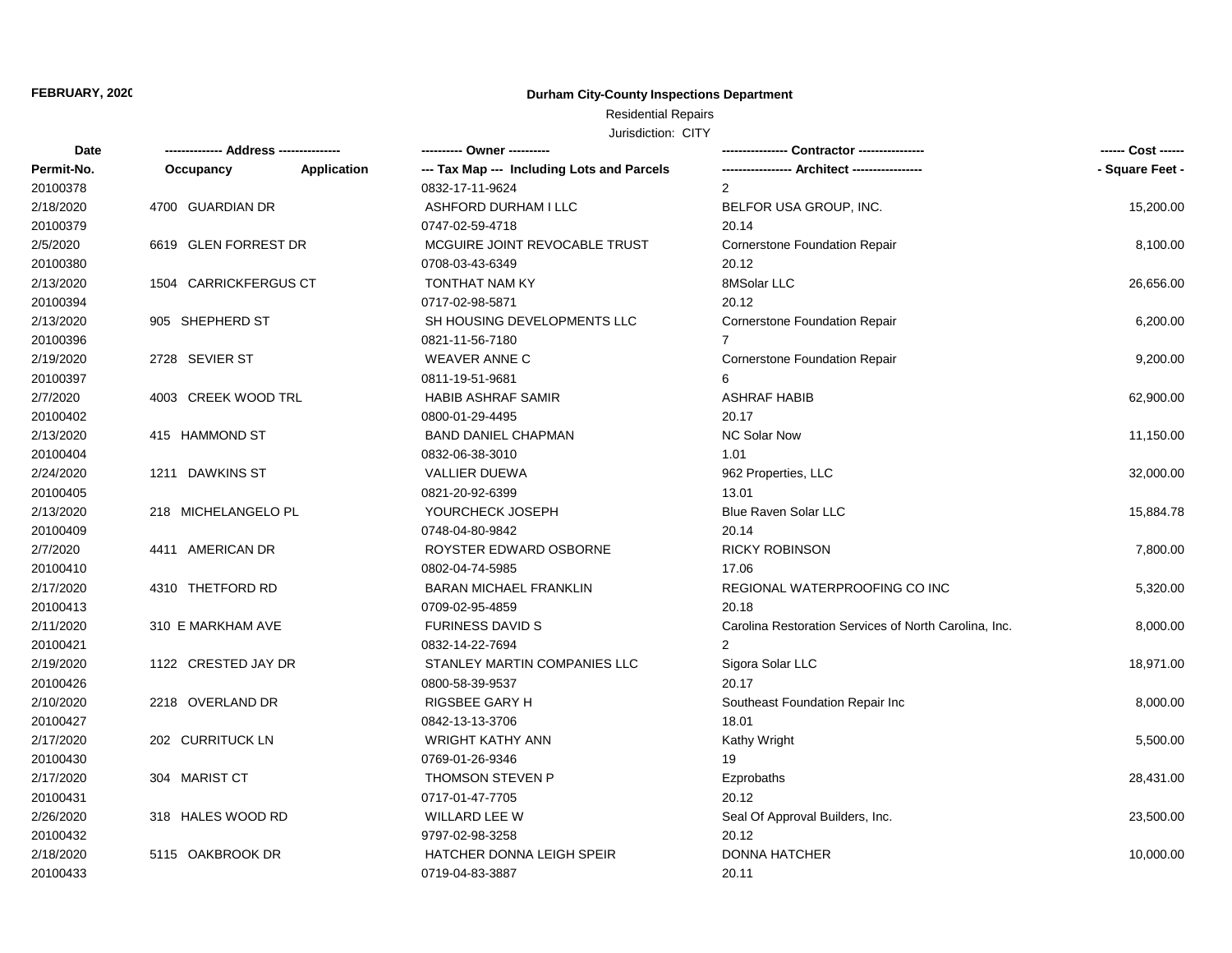# Residential Repairs

| Date       |                          |             | ---------- Owner ----------                | -- Contractor ---------------                 | ------ Cost ------ |
|------------|--------------------------|-------------|--------------------------------------------|-----------------------------------------------|--------------------|
| Permit-No. | Occupancy                | Application | --- Tax Map --- Including Lots and Parcels | ----------------- Architect ----------------- | - Square Feet -    |
| 2/12/2020  | 804 S ROXBORO ST         |             | UNION MISSIONARY BAPTIST                   | RESURRECT PROPERTY INVESTMENTS, LLC.          | 1,000.00           |
| 20100435   |                          |             | 0821-16-83-6888                            | 12.01                                         |                    |
| 2/17/2020  | 2511 W WILSON ST         |             | <b>MYERS GRIFFIN K</b>                     | <b>Cornerstone Foundation Repair</b>          | 8,000.00           |
| 20100436   |                          |             | 0812-12-95-5919                            | 4.01                                          |                    |
| 2/14/2020  | 2206 ARRINGTON ST        |             | HILLSIDE PARTNERS LLC                      | Hilario Santis Martinez                       | 2,399.00           |
| 20100441   |                          |             | 0820-06-39-9961                            | $\overline{7}$                                |                    |
| 2/19/2020  | 305 CROSS COUNTRY WAY    |             | SMITH JOHN COREY                           | Mr & Mrs Makeready LP                         | 2,000.00           |
| 20100442   |                          |             | 0758-27-08-3775                            | 20.00                                         |                    |
| 2/17/2020  | 2525 GLENDALE AVE        |             | <b>AUSTELL ADRIAN</b>                      | FOUNDATION XPERTS, LLC                        | 9,000.00           |
| 20100443   |                          |             | 0822-08-87-9567                            | 1.02                                          |                    |
| 2/20/2020  | 511 W KNOX ST            |             | <b>GROVES CHARLES WILLIAM</b>              | FOUNDATION XPERTS, LLC                        | 6,000.00           |
| 20100445   |                          |             | 0822-16-93-5444                            | 3.02                                          |                    |
| 2/20/2020  | 8 MADEIRA CT             |             | D'ONOFRIO DIANE                            | FOUNDATION XPERTS, LLC                        | 4,000.00           |
| 20100447   |                          |             | 0728-01-28-7453                            | 20.12                                         |                    |
| 2/19/2020  | 1923 CECIL ST            |             | TURRENTINE LILLIAN P EST                   | <b>LARRY TURRENTINE</b>                       | 20,100.00          |
| 20100448   |                          |             | 0820-08-79-7106                            | 13.03                                         |                    |
| 2/21/2020  | 2535 PERKINS RD          |             | <b>GARNEAU GREGORY</b>                     | HOWELL, JOHN E.                               | 65,000.00          |
| 20100455   |                          |             | 0811-16-84-1930                            | 6                                             |                    |
| 2/13/2020  | 5202 GRANDHAVEN DR       |             | <b>MISTRY BIPINS</b>                       | Southeast Foundation Repair Inc               | 4,000.00           |
| 20100464   |                          |             | 0727-01-38-6605                            | 20.12                                         |                    |
| 2/20/2020  | 4708 HIGH MEADOW RD      |             | MCKEEL CHRISTOPHER L                       | McKeel, Zachary William                       | 1,000.00           |
| 20100466   |                          |             | 0824-02-86-3002                            | 16.01                                         |                    |
| 2/19/2020  | 5 PINE TOP PL            |             | <b>GACA JEFFREY</b>                        | SOUTHERN ENERGY MANAGEMENT, INC               | 23,884.00          |
| 20100472   |                          |             | 0813-01-35-9596                            | 17.07                                         |                    |
| 2/10/2020  | 1012 ONSLOW ST           |             | DAVIS MARGARET S                           | Turnlight Partners Ltd.                       | 15,815.00          |
| 20100475   |                          |             | 0822-15-54-3097                            | 3.01                                          |                    |
| 2/18/2020  | 3312 FLAT RIVER DR       |             | <b>MARCUM CASEY</b>                        | Structurally Speaking, LLC                    | 13,353.00          |
| 20100478   |                          |             | 0850-04-61-6736                            | 18.05                                         |                    |
| 2/21/2020  | 514 DOWD ST              |             | <b>BAKER JONATHAN W</b>                    | Wood, Danny O.                                | 40,925.00          |
| 20100480   |                          |             | 0831-28-89-3952                            | 9                                             |                    |
| 2/18/2020  | 1026 OAKLAND AVE         |             | PAINE PATRICIA A                           | <b>Cornerstone Foundation Repair</b>          | 4,000.00           |
| 20100504   |                          |             | 0822-13-14-0299                            | 4.02                                          |                    |
| 2/25/2020  | 1028 OAKLAND AVE         |             | PAINE PATRICIA A                           | <b>Cornerstone Foundation Repair</b>          | 2,500.00           |
| 20100508   |                          |             | 0822-13-14-0299                            | 4.02                                          |                    |
| 2/20/2020  | 4818 GLENDARION DR       |             | HOWANEK JEFFREY B                          | <b>Advanced Structural Repair</b>             | 20,872.00          |
| 20100509   |                          |             | 0719-04-84-9605                            | 20.11                                         |                    |
| 2/21/2020  | 1066 W FOREST HILLS BLVD |             | SCHWERBROCK NICOLE M J                     | <b>CHASE BUILDING COMPANY</b>                 | 1,000.00           |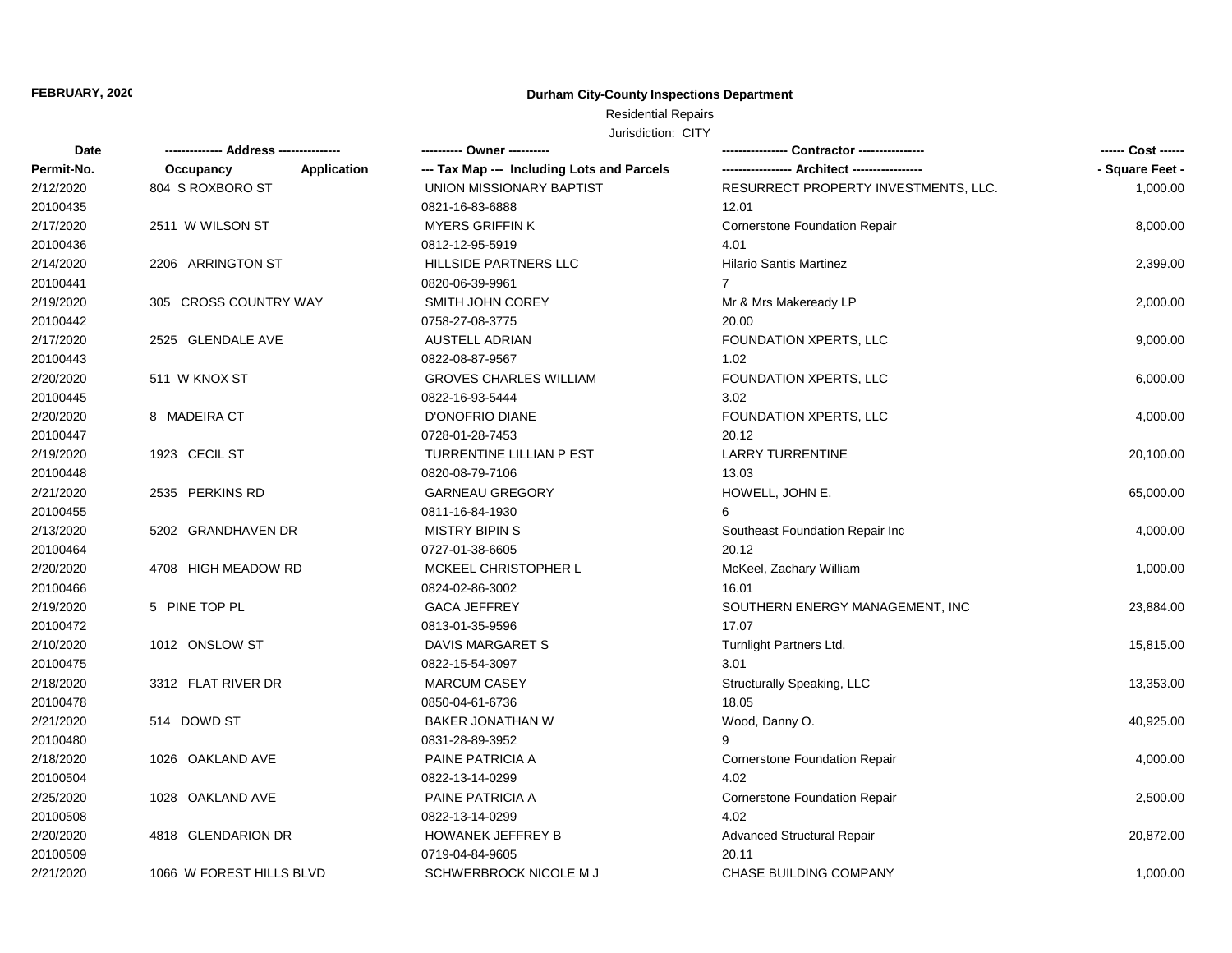# Residential Repairs

| Date       |                       |             | ---------- Owner ----------                |                                                     | ------ Cost ------ |
|------------|-----------------------|-------------|--------------------------------------------|-----------------------------------------------------|--------------------|
| Permit-No. | Occupancy             | Application | --- Tax Map --- Including Lots and Parcels |                                                     | - Square Feet -    |
| 20100522   |                       |             | 0821-18-42-1099                            | $\overline{7}$                                      |                    |
| 2/21/2020  | 25 SANDSTONE RIDGE DR |             | DAVIS JORDAN T                             | <b>HALLAN CONSTRUCTION</b>                          | 10,000.00          |
| 20100527   |                       |             | 0719-04-50-4996                            | 20.11                                               |                    |
| 2/28/2020  | 923 URBAN AVE         |             | MORSE JESSICA ELIZABETH                    | Project 9 Designs L.L.C.                            | 116,557.00         |
| 20100532   |                       |             | 0822-19-71-3956                            | 3.02                                                |                    |
| 2/20/2020  | 1024 ALABAMA AVE      |             | <b>LINTON LARRY RAHN TRUSTEE</b>           | <b>BULWARKS,LLC</b>                                 | 5,429.00           |
| 20100534   |                       |             | 0822-13-04-2543                            | 4.02                                                |                    |
| 2/21/2020  | 2107 COLLIER RD       |             | <b>DAVIS GREGORY</b>                       | <b>Gregory Davis</b>                                | 10,000.00          |
| 20100539   |                       |             | 0830-15-54-4777                            | 20.09                                               |                    |
| 2/26/2020  | 501 SUMMER STORM DR   |             | HYMAN DELESIA ANN                          | Spangler Restoration - The Spangler Group, LLC, T/A | 122,836.00         |
| 20100540   |                       |             | 0834-03-20-9753                            | 17.08                                               |                    |
| 2/25/2020  | 3448 SHERIDAN DR      |             | <b>MAY CHRISTOPHER</b>                     | SIMPLIFIED CONSTRUCTION LLC                         | 67,862.00          |
| 20100549   |                       |             | 0810-82-64-0522                            | 20.07                                               |                    |
| 2/21/2020  | 1320 SHEPHERD ST      |             | HARKRADER RICHARD J                        | YES SOLAR SOLUTIONS - CATE ASSOCIATES, INC.         | 7,797.00           |
| 20100550   |                       |             | 0821-15-53-5771                            |                                                     |                    |
| 2/21/2020  | 13 HAWTHORNE DR       |             | PROPERTY RESOLUTION SERVICES               | Cedar Glenn Properties, LLC                         | 1,000.00           |
| 20100554   |                       |             | 0813-01-06-1112                            | 17.07                                               |                    |
| 2/21/2020  | 1006 ONSLOW ST        |             | <b>GHD ASSOCIATES LLC</b>                  | MIC Construction                                    | 1,000.00           |
| 20100555   |                       |             | 0822-15-53-3992                            | 3.01                                                |                    |
| 2/21/2020  | 2411 OWEN ST          |             | <b>COZART CLINTON D</b>                    | Ram Jack T/A Foundation Solutions, LLC              | 12,450.00          |
| 20100557   |                       |             | 0831-20-72-5097                            | 10.01                                               |                    |
| 2/21/2020  | 1336 CLERMONT RD      |             | <b>BARNES EILEEN R</b>                     | Ram Jack T/A Foundation Solutions, LLC              | 5,900.00           |
| 20100562   |                       |             | 0727-02-58-6889                            | 20.13                                               |                    |
| 2/21/2020  | 102 SPEARS LN         |             | <b>VENABLE BETTY PARRISH</b>               | Ram Jack T/A Foundation Solutions, LLC              | 2,600.00           |
| 20100565   |                       |             | 0728-04-61-8062                            | 20.13                                               |                    |
| 2/21/2020  | 101 TANNENBAUM ST     |             | STALKER MICHAEL S                          | Ram Jack T/A Foundation Solutions, LLC              | 3,600.00           |
| 20100566   |                       |             | 0802-02-78-1097                            | 17.06                                               |                    |
| 2/21/2020  | 5817 SHAMROCK RD      |             | HAYES CHARLOTTE MARIE                      | Tim Hegeman                                         | 18,300.00          |
| 20100576   |                       |             | 0727-02-75-3895                            | 20.13                                               |                    |
| 2/26/2020  | 3710 NORTHAMPTON RD   |             | <b>WILLARD HUNTINGTON FAXON</b>            | DiRienzo Builders, LLC                              | 74,441.00          |
| 20100578   |                       |             | 0810-17-00-7640                            | 20.08                                               |                    |
| 2/26/2020  | 6 COLBURY CT          |             | TOLL NC LP                                 | LEROY DAVIS, JR. T/A DAVIS & SONS                   | 68,600.00          |
| 20100583   |                       |             | 0717-02-55-6741                            | 20.12                                               |                    |
| 2/21/2020  | 1025 WOOD OWL WAY     |             | STANLEY MARTIN COMPANIES LLC               | Sigora Solar LLC                                    | 21,266.00          |
| 20100588   |                       |             | 0800-58-65-7661                            | 20.17                                               |                    |
| 2/20/2020  | 808 PARKER ST         |             | <b>MARTIN JENNIFER F</b>                   | <b>Weston Monroe</b>                                | 16,000.00          |
| 20100589   |                       |             | 0821-11-56-4481                            | $7^{\circ}$                                         |                    |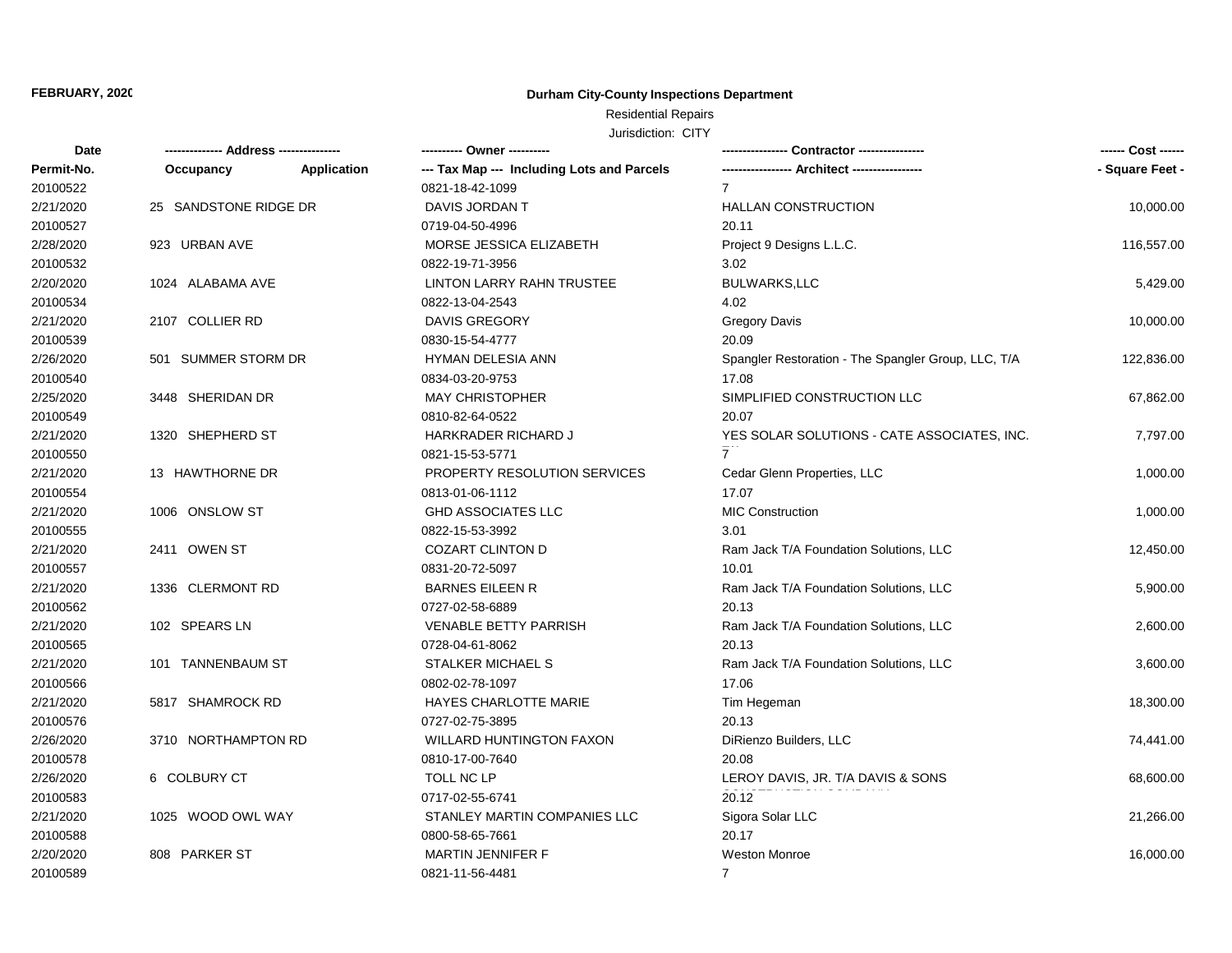# Residential Repairs

| Date       |                         |             | ---------- Owner ----------                |                                              | ------ Cost ------ |  |
|------------|-------------------------|-------------|--------------------------------------------|----------------------------------------------|--------------------|--|
| Permit-No. | Occupancy               | Application | --- Tax Map --- Including Lots and Parcels |                                              | - Square Feet -    |  |
| 2/26/2020  | 2211 TANNERS MILL DR    |             | <b>BURNS SHANA M</b>                       | <b>Blue Raven Solar LLC</b>                  | 8,994.00           |  |
| 20100591   |                         |             | 0840-02-96-6319                            | 18.05                                        |                    |  |
| 2/26/2020  | 521 POPLAR ST           |             | <b>JORDAN DEWAYNE T</b>                    | <b>Blue Raven Solar LLC</b>                  | 19,917.00          |  |
| 20100592   |                         |             | 0850-02-76-9220                            | 18.05                                        |                    |  |
| 2/18/2020  | 1321 ARNETTE AVE        |             | MEADE AMBER LYNN                           | CQC Home - Custom Quality Carpentry LLC, T/A | 31,484.60          |  |
| 20100594   |                         |             | 0821-15-53-4716                            | $\overline{7}$                               |                    |  |
| 2/26/2020  | 2705 ELLIS RD           |             | ELLIS ROAD RESIDENTIAL TWO LP              | Halle Building Group LP                      | 1,000.00           |  |
| 20100607   |                         |             | 0749-57-62-6668                            | 18.05                                        |                    |  |
| 2/26/2020  | 401 N ELIZABETH ST      |             | <b>RUSH DENNIS R</b>                       | REGIONAL WATERPROOFING CO INC                | 14,139.00          |  |
| 20100616   |                         |             | 0831-09-27-2306                            | 11                                           |                    |  |
| 2/27/2020  | 100 E FOREST HILLS BLVD |             | <b>BADGER CARLTON</b>                      | Total Construction Solutions, Inc.           | 75,000.00          |  |
| 20100627   |                         |             | 0821-19-51-1137                            | $\overline{7}$                               |                    |  |
| 2/26/2020  | 1819 FOREST RD          |             | PEARSON JOHN M                             | Ram Jack T/A Foundation Solutions, LLC       | 4,370.00           |  |
| 20100629   |                         |             | 0822-06-48-0149                            | 4.01                                         |                    |  |
| 2/20/2020  | 1514 LATHROP ST         |             | ZULUAGA JORGE HERNAN                       | DANIELA ARCHIBOLD                            | 23,000.00          |  |
| 20100630   |                         |             | 0831-11-76-0129                            | 10.02                                        |                    |  |
| 2/14/2020  | 310 VINTAGE HOLLY DR    |             | MENNICUCCI DOMENIC                         | <b>NC Solar Now</b>                          | 9,200.00           |  |
| 20100631   |                         |             | 0860-01-06-8185                            | 18.05                                        |                    |  |
| 2/26/2020  | 611 BELVIN AVE          |             | DINTSCH LAURA ELIZABETH                    | <b>Unlimited Resources</b>                   | 18,000.00          |  |
| 20100638   |                         |             | 0833-18-31-6859                            | 17.09                                        |                    |  |
| 2/26/2020  | 3003 UNIVERSITY DR      |             | DURHAM BUILDING COMPANY LLC                | Durham Building Company, LLC                 | 1,000.00           |  |
| 20100639   |                         |             | 0810-08-87-8545                            | 20.15                                        |                    |  |
| 2/18/2020  | 1207 PARK GLEN PL       |             | <b>NELSON ANDREW</b>                       | Sierra Structures, Inc.                      | 23,554.00          |  |
| 20100661   |                         |             | 0727-01-48-5871                            | 20.12                                        |                    |  |
| 2/20/2020  | 234 KALMIA DR           |             | ALLEN LOYD CHARLES                         | Sierra Structures, Inc.                      | 12,909.00          |  |
| 20100662   |                         |             | 0769-01-27-2045                            | 19                                           |                    |  |
| 2/18/2020  | 2814 CHELSEA CIR        |             | HARRIS STEPHEN WALKER JR                   | CHASE BUILDING COMPANY                       | 1,000.00           |  |
| 20100664   |                         |             | 0719-68-16-7059                            | 20.08                                        |                    |  |
| 2/28/2020  | 817 CAROLINA AVE        |             | THORNE CONSTRUCTION INC                    | Thorne Construction, Inc.                    | 71,800.00          |  |
| 20100667   |                         |             | 0822-13-13-8280                            | 4.02                                         |                    |  |
| 2/14/2020  | 3001 CAMERON BLVD       |             | <b>WASHINGTON DUKE INN LLC</b>             | INTEGRITY SERVICES GROUP LLC.                | 376,818.00         |  |
| 20100672   |                         |             | 0811-11-56-5632                            | 6                                            |                    |  |
| 2/25/2020  | 2115 ARBORWOOD DR       |             | <b>HOMES BY DICKERSON INC</b>              | SOUTHERN ENERGY MANAGEMENT, INC              | 20,600.00          |  |
| 20100689   |                         |             | 0813-79-70-3848                            | 17.07                                        |                    |  |
| 2/25/2020  | 3509 MIDDLEBROOK DR     |             | PHARO JOHN                                 | FOUNDATION XPERTS, LLC                       | 7,000.00           |  |
| 20100693   |                         |             | 0801-03-33-7009                            | 20.17                                        |                    |  |
| 2/27/2020  | 1317 TAYLOR ST          |             | <b>TOWNSEND DEMETRIUS</b>                  | Turnlight Partners Ltd.                      | 1,400.00           |  |